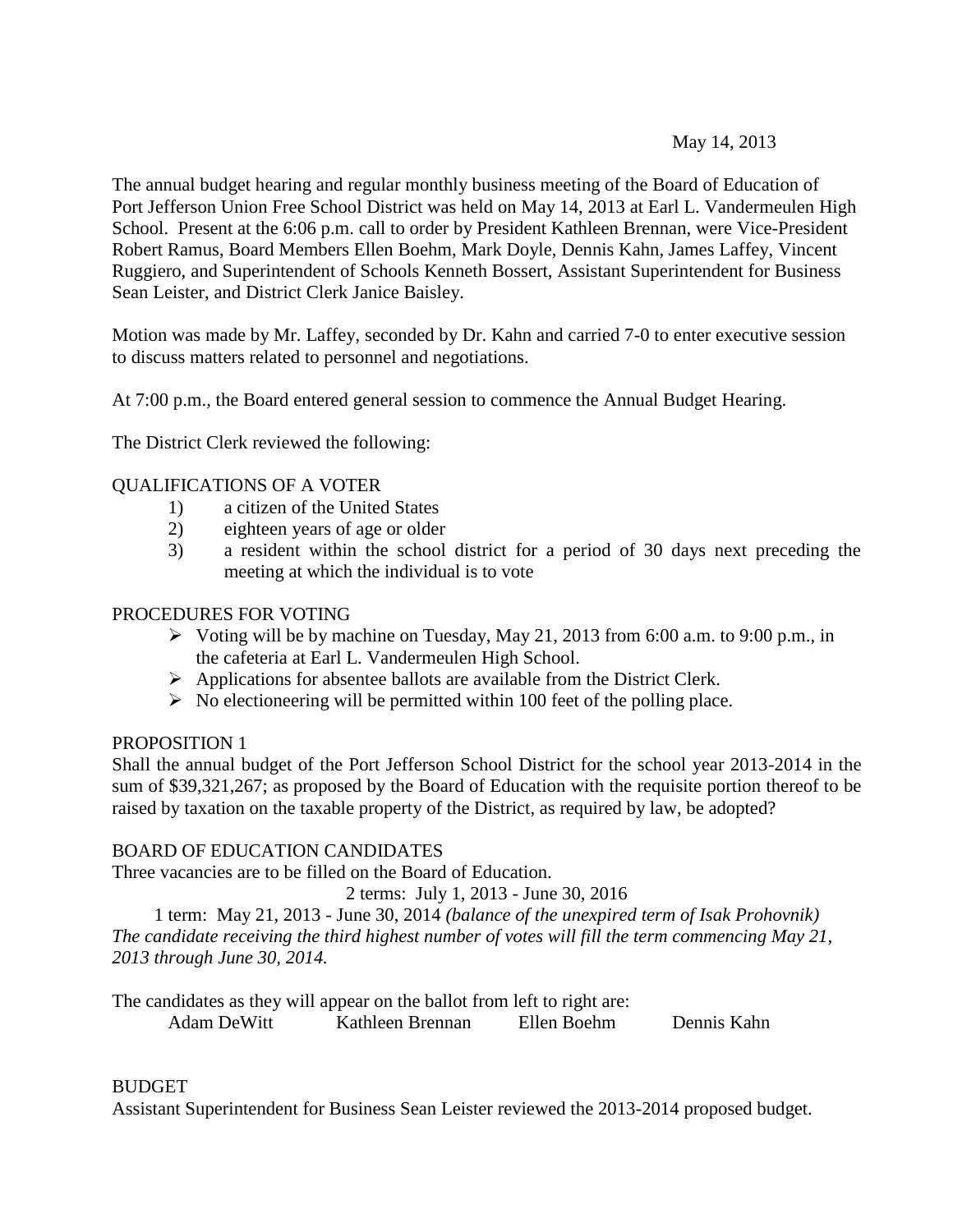Questions and discussion followed: Richard Carr – LIPA revenue reduction budget scenarios Francine Feinstein – posting of budget notice and board candidates

At 7:32 p.m., motion was made by Mr. Ramus, seconded by Dr. Doyle and carried 7-0 that the Board adjourn the budget hearing and open the business meeting.

# STUDENT RECOGNITION

Elementary School students and High School Vocational students were recognized for their accomplishments.

# **MINUTES**

Motion was made by Dr. Doyle, seconded by Mrs. Boehm and carried 7-0 that the Board approve the minutes of the following meetings:

> Regular Meeting held April 9, 2013 Special Meeting held April 17, 2013 Work Session Meeting held April 23, 2013

# OPEN FORUM

Mrs. Brennan opened the public comment portion of the meeting. There were no comments.

# REPORTS

Student Representative, Gregory Klesaris, reported on school activities and student accomplishments.

Dr. Bossert reported on upcoming end-of-year events.

Mrs. Brennan reported on attending the National Honor Society Induction and her meeting with the district's external auditors.

### BOARD CONSENT AGENDA

Motion was made by Mr. Ramus, seconded by Mr. Laffey and carried 7-0 that, as recommended by the Superintendent of Schools, the Board approve Personnel resolutions numbered 1-19 appearing on the May 14, 2013 consent agenda.

Motion was made by Dr. Doyle, seconded by Mr. Ramus that, as recommended by the Superintendent of Schools, the Board approve Finance resolutions numbered 1-7 appearing on the May 14, 2013 consent agenda. Mr. Laffey expressed concern with accepting donations from vendors of the district. Motion carried 7-0. Mrs. Brennan acknowledged the donations accepted in resolutions B.2 and B.3.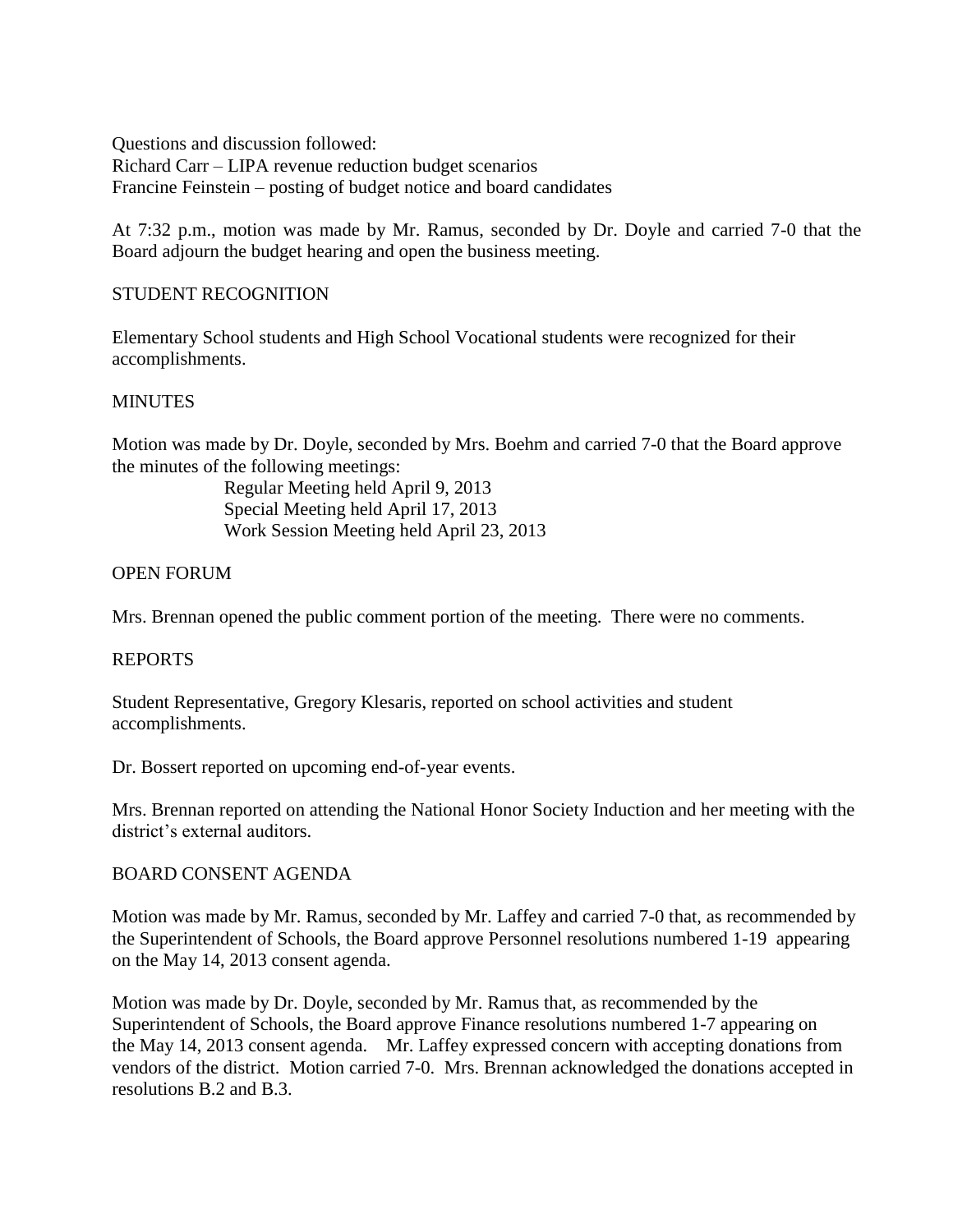Motion was made by Mrs. Boehm, seconded by Mr. Ramus and carried 7-0 that, as recommended by the Superintendent of Schools, the Board approve Education resolutions numbered 1-3 appearing on the May 14, 2013 consent agenda.

# OPEN FORUM

Mrs. Brennan opened the second public comment portion of the meeting. There were no comments.

# ADJOURNMENT

At 7:55 p.m., motion was made by Mr. Ramus, seconded by Mr. Laffey and carried 7-0 that the Board enter executive session to discuss personnel matters. The District Clerk left the meeting and Dr. Bossert acted as Clerk pro tem.

At 9:15, the Board reentered general session.

Motion was made by Dr. Doyle, seconded by Mrs. Boehm, and carried 7-0 that the Board approve the appointment of Francis Gilleece as a substitute teacher for the 2012-2013 school year pending fingerprint clearance by the New York State Education Department.

At 9:18 p.m., motion was made by Dr. Doyle, seconded by Mr. Laffey and carried 7-0 to adjourn.

# **CONSENT AGENDA** May 14, 2013

\_\_\_\_\_\_\_\_\_\_\_\_\_\_\_\_\_\_\_\_\_\_\_\_\_\_\_\_\_\_\_\_\_\_\_\_

\_\_\_\_\_\_\_\_\_\_\_\_\_\_\_\_\_\_\_\_\_\_\_\_\_\_\_\_\_\_\_\_\_\_\_\_

#### **A. Personnel**

1. Appointment – Dean of Students

The Board approves the appointment of Robert Morgan to the stipend position Dean of Students-Secondary Grades 6-12, effective May 15, 2013 through the remainder of the 2012-2013 school year, at the rate of \$14,000 per annum, pro-rated for the 2012- 2013 school year in the amount of \$2,100.

2. Amendment to Employment Agreement – Assistant Superintendent for Business

The Board approves a certain Amendment to the Employment Agreement of the Assistant Superintendent for Business, dated May 14, 2013, the Board having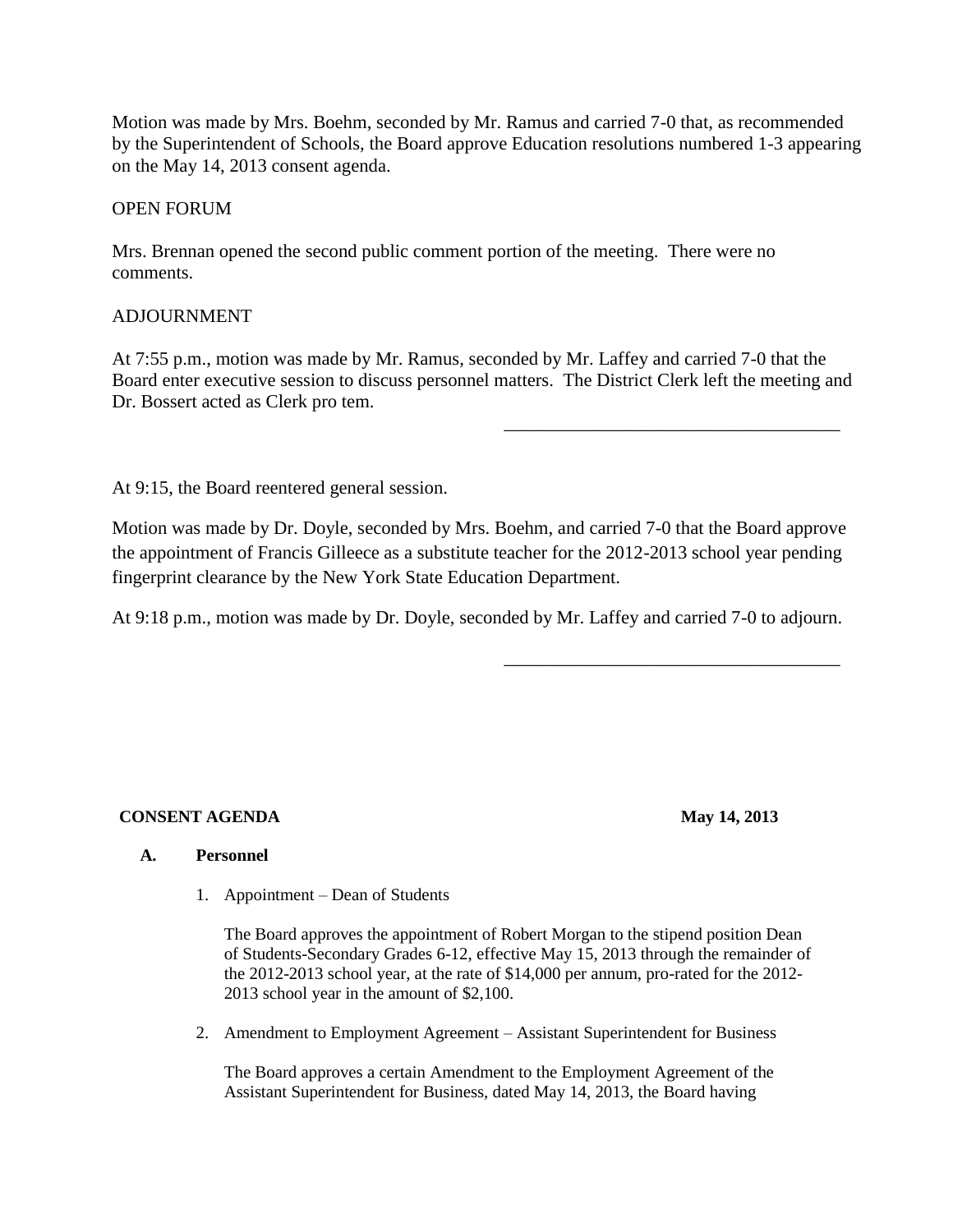reviewed same; and further, the Board authorizes the President of the Board of Education to execute said agreement on behalf of the Board.

3. Amendment to Employment Agreement – Executive Director Curriculum  $\&$ **Instruction** 

The Board approves a certain Amendment to the Employment Agreement of the Executive Director of Curriculum and Instruction, dated May 14, 2013, the Board having reviewed same; and further, the Board authorizes the President of the Board of Education to execute said agreement on behalf of the Board.

4. Amendment to Employment Agreement – Executive Director Pupil Personnel Services

The Board approves a certain Amendment to the Employment Agreement of the Executive Director of Pupil Personnel Services, dated May 14, 2013, the Board having reviewed same; and further, the Board authorizes the President of the Board of Education to execute said agreement on behalf of the Board.

5. Request for Leave – Guidance Counselor

The Board approves the request of Jessica Peterson, Guidance Counselor, for a leave of absence from September 3, 2013 until on or about December 11, 2013, in accordance with Board Policy 9520.2 Family and Medical Leave and Article IX.B.9 of the negotiated agreement with the Port Jefferson Teachers Association.

6. Request for Leave – Teaching Assistant

The Board approves the request of Karin Mall, Teaching Assistant, for a leave of absence from May 2, 2013 until on or about September 3, 2013, in accordance with the negotiated agreement with the United Paraprofessionals Association of Port **Jefferson** 

7. Substitute Appointments

The Board approves the following substitute appointments for the 2012-2013 school year:

| Teacher |  |               |  | Claire Parrella-Curran |  |
|---------|--|---------------|--|------------------------|--|
| Teacher |  |               |  | Mary Mulligan          |  |
|         |  | $\sim$ $\sim$ |  |                        |  |

8. Termination – Guard

The Board terminates the employment of Ronald Elten, as Guard, effective May 15, 2013.

9. Resignation – Teacher Aide

The Board accepts the resignation of Lori Russo, as Teacher Aide, effective May 15, 2013.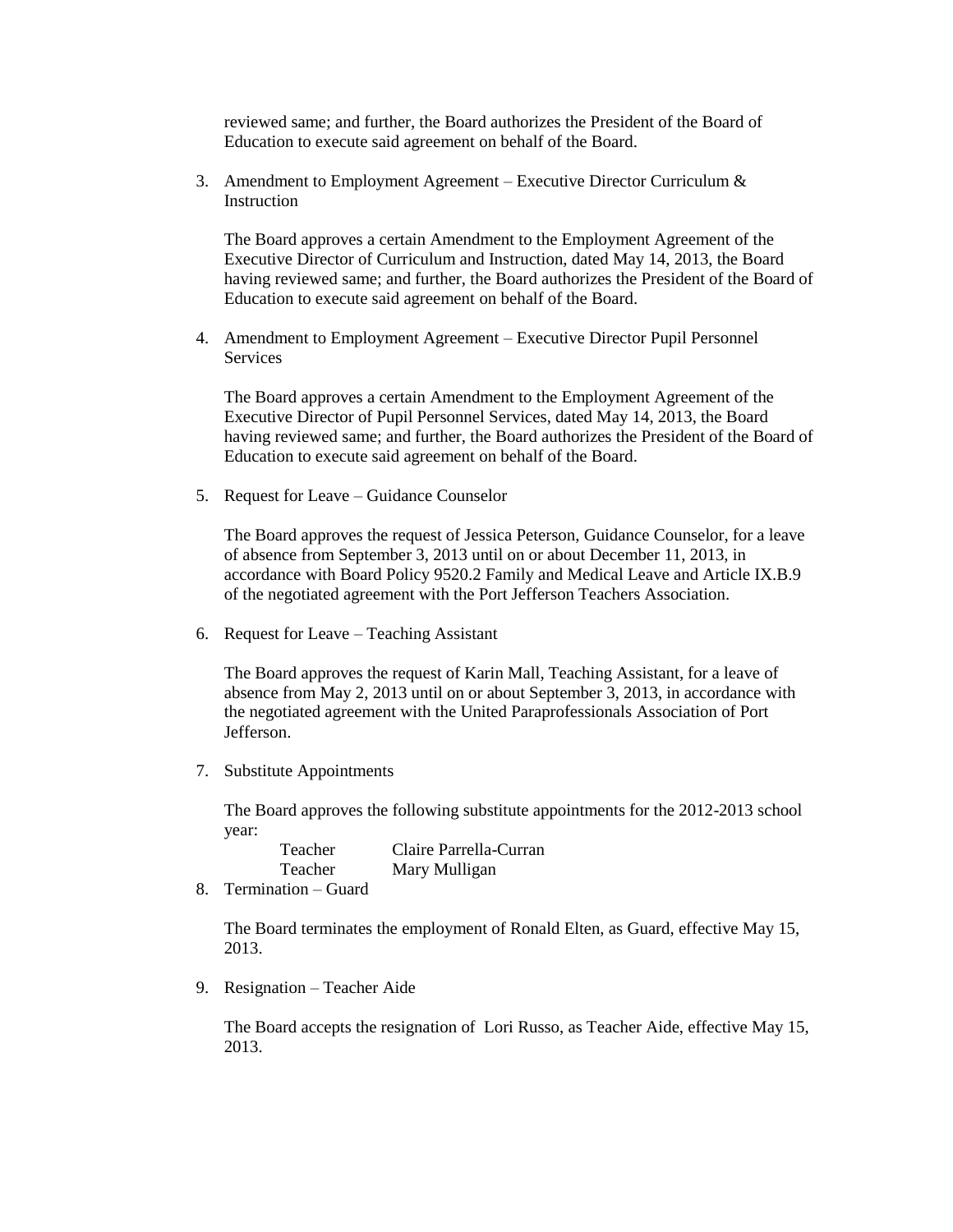10. Appointment – Guard

The Board approves the appointment of Randolph Burgos, as Guard, on a probationary basis effective May 15, 2013, at a base salary of \$19,285, in accordance with the negotiated agreement with the Port Jefferson Custodial Workers Unit and the Suffolk County Department of Civil Service.

11. Rescission of Appointment / Appointment

The Board rescinds the appointment of Paige Lohmann, as teacher of Elementary Education, on a leave replacement basis, on or about May 20, 2013 until on or about June 24, 2013; and appoints Paige Lohmann as .7 FTE teacher of Elementary Education, on a leave replacement basis, on or about June 12, 2013 until on or about June 24, 2013, at Level MA Step 1, in accordance with the negotiated agreement with the Port Jefferson Teachers Association.

12. Appointment - .5 FTE Teaching Assistant / .5 FTE Teacher Aide

The Board approves the appointment of Geri Marie Raso, as a .5 FTE Teaching Assistant/.5 FTE Teacher Aide, on a probationary basis, effective March 13, 2013, as recommended by the Committee on Special Education, in accordance with the negotiated agreement with the United Paraprofessionals' Association of Port Jefferson.

13. Appointment – Summer 2013 Guards

The Board approves the appointment of the following guards for the summer 2013, as needed, at their contractual rate of pay for the 2013-2014 school year:

Michael Stiles Amy Goldstein Robert Wood

14. Appointment – Summer 2013 Custodial

The Board approves the appointment of the following substitute custodians for the summer 2013 at the rate of \$10.00 per hour, not to exceed 90 days of employment, pending fingerprint clearance by the New York State Education Department:

Erik Esposito Kelsey Lyons Bruce Tyler Brenden Zimmermann Austin Kirkpatrick

15. Appointment – Summer 2013 Technology

The Board approves the appointment of Jonathan Famularo, as a substitute in the Technology department for the summer 2013, at the rate of \$10.00 per hour.

16. Appointment – Substitute Custodian

The Board approves the appointment of Peter Colen, as a substitute custodian for the 2013-2014 school year at the rate of \$12.00 per hour.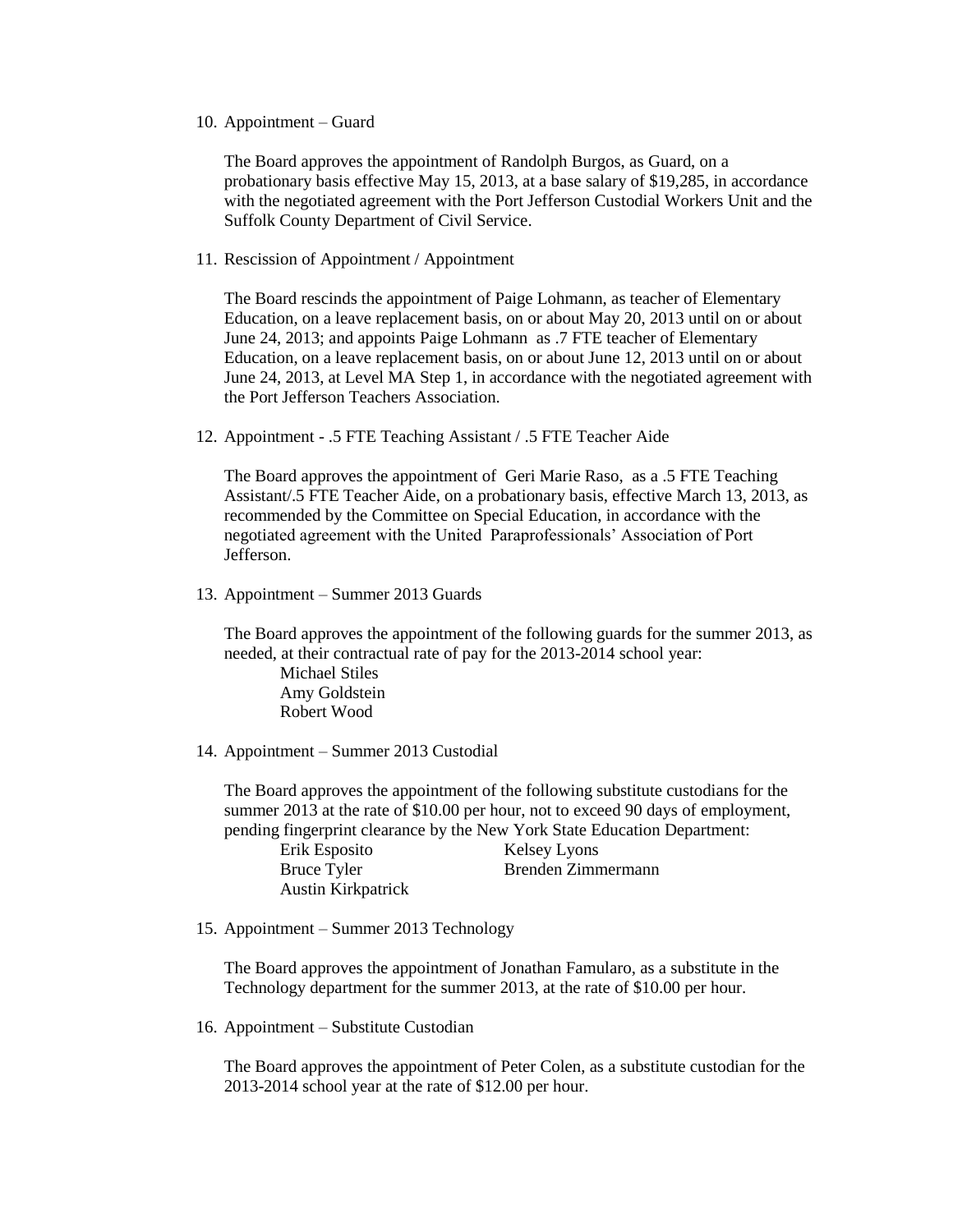17. Appointment – Custodial Worker

The Board approves the appointment of Steven Metzler, as Custodial Worker I, on a probationary basis effective May 20, 2013, at a base salary of \$27,400, in accordance with the negotiated agreement with the Port Jefferson Custodial Workers Unit and the Suffolk County Department of Civil Service.

18. Memorandum of Agreement – PJTA

The Board approves a certain Memorandum of Agreement dated May 14, 2013 between the Port Jefferson Union Free School District and the Port Jefferson Teachers Association relating to Teacher School Year Calendar.

19. Tenure

The Board grants tenure to the following employees:

- a. Kristine Vaccaro teacher of Mathematics, effective September 1, 2013
- b. Kandice Brucella teacher of Special Education, effective September 2, 2013
- c. Kayleen Moran teacher of English Language Arts 7-12, effective September 1, 2013

#### **B. Finance**

1. Financial Reports

The Board approves the financial reports.

2. Scholarship Donation

The Board gratefully accepts the scholarship donation of \$1,000 from Suffolk Transportation Service, Inc., to be awarded to a graduating student(s) aspiring to continue to higher education.

3. Scholarship Fund

The Board gratefully accepts the donation of \$1,000 from the Suffolk County Chapter of the New York State Association for Superintendents of School Buildings and Grounds for the purpose of a scholarship fund.

4. Transfer of Reserves

The Board approves the following resolution:

WHEREAS, by action of the Board of Education, the Port Jefferson Union Free School District has previously established certain reserves having the following balances as of the fiscal year ending June 30, 2012:

| <b>Reserves</b>              | <b>Fiscal Year</b> |  |
|------------------------------|--------------------|--|
|                              | Ending             |  |
|                              | 6/30/12            |  |
| <b>Workers' Compensation</b> | 928,380            |  |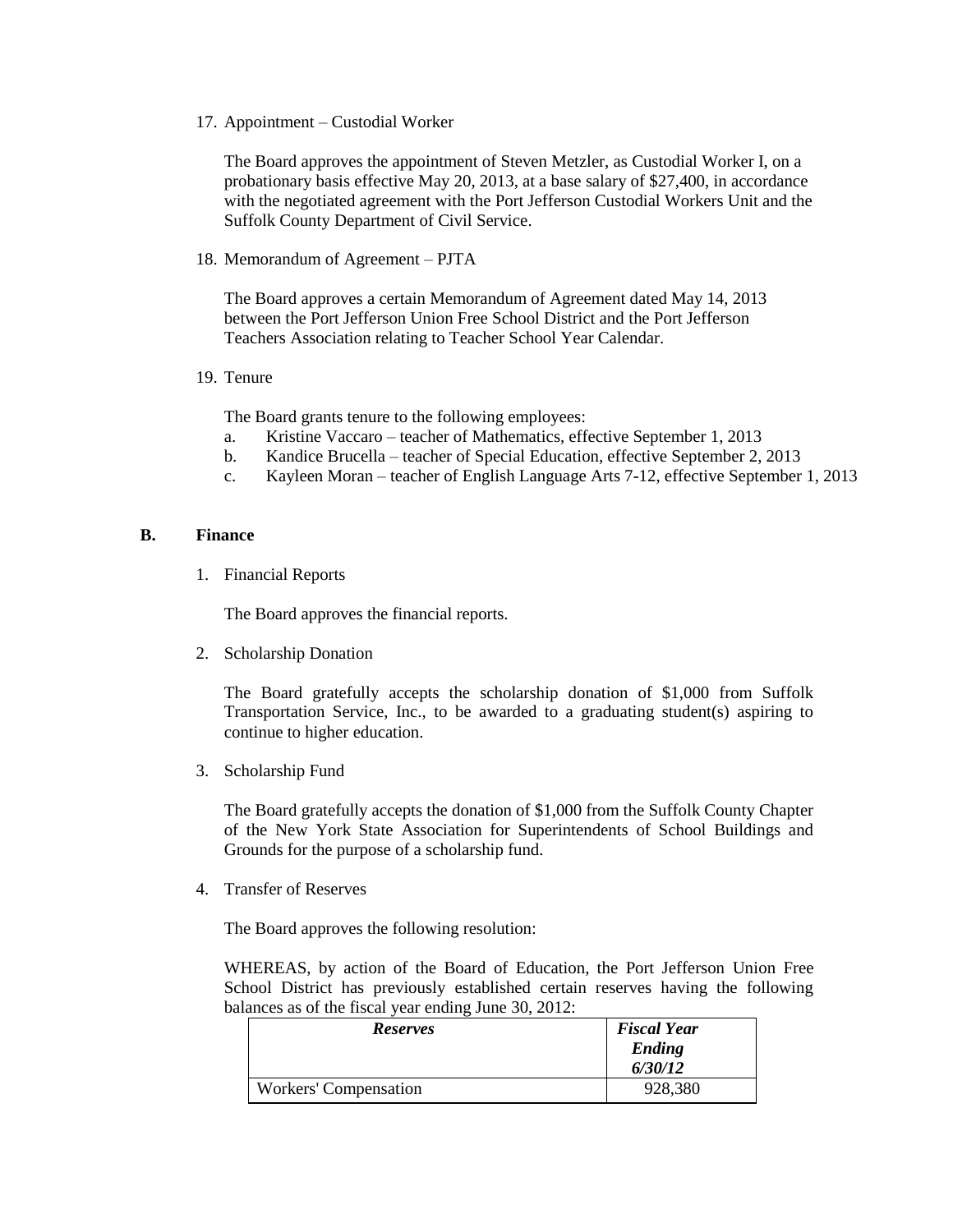| Unemployment                 | 638,312   |  |
|------------------------------|-----------|--|
| <b>Compensated Absences</b>  | 2,216,962 |  |
| <b>Employees' Retirement</b> | 1,265,260 |  |
| Debt Service                 | 2,796,387 |  |
| Deferred Revenue             | 1,018,501 |  |
| <b>Total Reserves</b>        | 8,863,802 |  |

And, WHEREAS, the Port Jefferson Board of Education wishes to utilize and or contribute additional funds where appropriate,

NOW BE IT RESOLVED that the Port Jefferson Board of Education hereby authorizes transfers of 2012-13 fund balance to any of the properly established reserves not exceed:

| <b>Reserves</b>              | <b>Transfers</b><br>Not to<br><b>Exceed</b> |
|------------------------------|---------------------------------------------|
| Workers' Compensation        | 500,000                                     |
| Unemployment                 | 600,000                                     |
| <b>Employees' Retirement</b> | 550,000                                     |
| Deferred Revenue             | 250,000                                     |
| <b>Total Reserves</b>        | 1,900,000                                   |

5. Bid Extension

The Board awards a bid extension to Advantage Music for the rental of musical instruments for the 2013-2014 school year.

6. Health Services Contracts

The Board approves the health services contracts with each of the following districts for children attending Our Lady of Wisdom School for the 2012-2013 school year:

Comsewogue UFSD Longwood CSD Middle Country CSD Miller Place UFSD Mount Sinai UFSD Patchogue-Medford UFSD Rocky Point UFSD Smithtown CSD Three Village CSD William Floyd UFSD

7. Health Services Contracts

The Board approves the contracts for health services for the 2012-2013 school year from: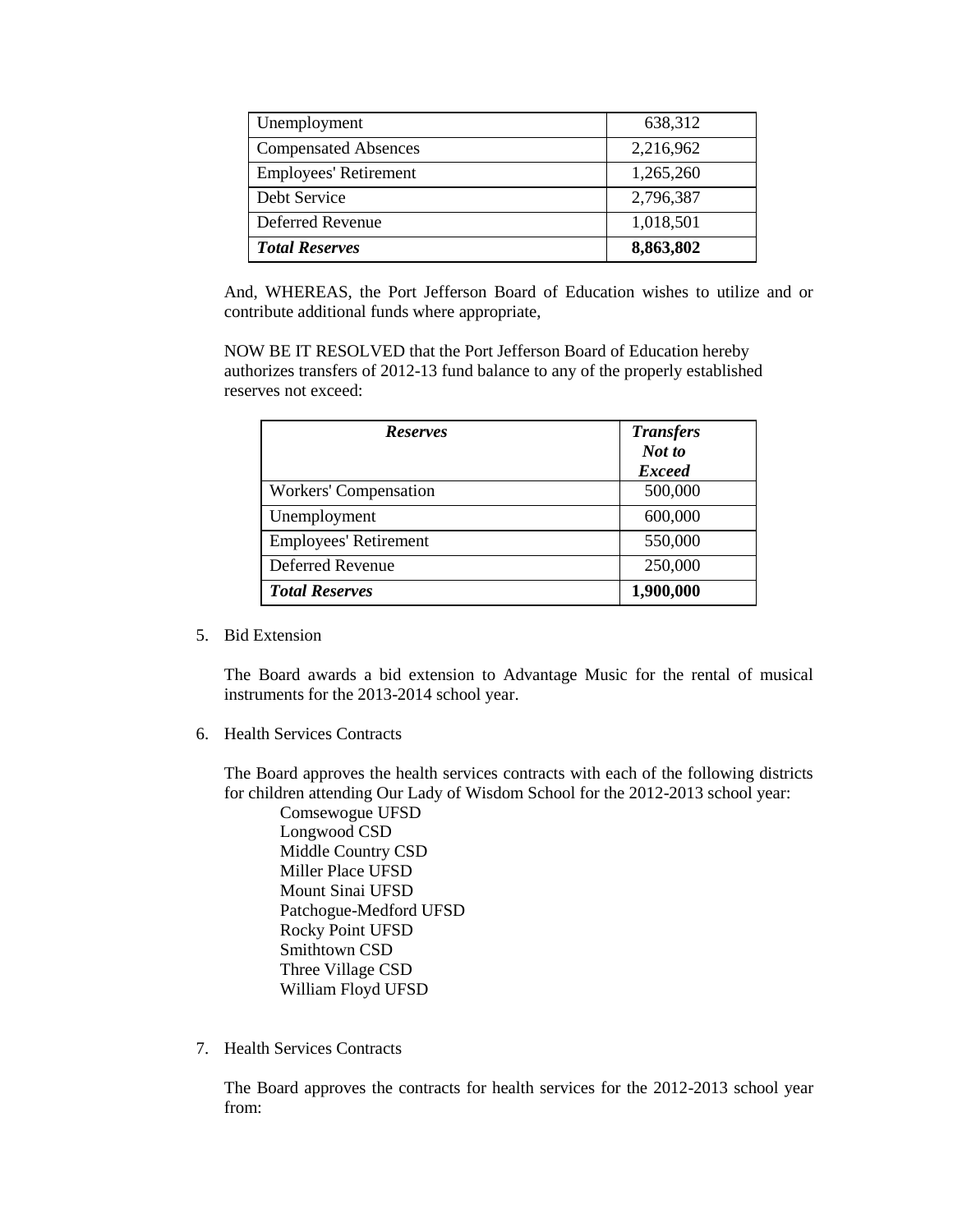Commack UFSD Hauppauge UFSD Hempstead UFSD Nassau BOCES Smithtown CSD South Huntington UFSD Three Village CSD

## **C. Facilities & Operations**

# **D. Education**

1. Committees on Special Education

The Board approves the recommendations of the Committees on Special Education.

2. Academic Intervention Services Plan

The Board approves the 2012-2013 Academic Intervention Services Plan.

3. Driver Education Program

The Board extends the Drivers Education Program with Jim's Cornerstone Driving School, Inc., for the 2013-2014 school year, 2013 fall, 2014 spring and summer sessions.